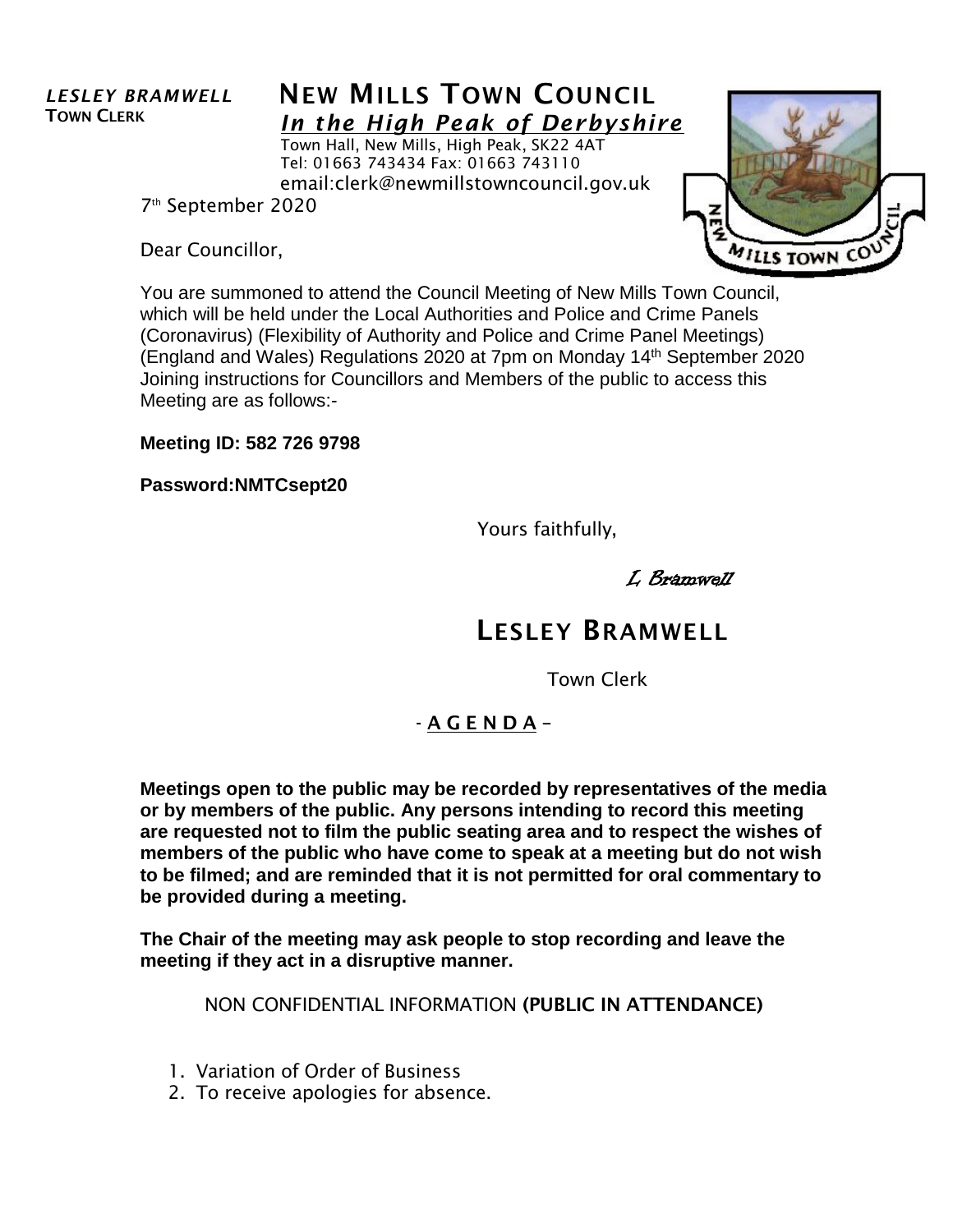To determine which items if any from Part 1 of the Agenda should be taken with the public excluded. If the Council decides to exclude the public it will be necessary to pass a resolution in the following terms: -

"That in view of the confidential nature of the Business about to be transacted it is advisable in the public interest, that the press and public be temporarily excluded and they are instructed to leave."

3. Declaration of Members Interests.

Please Note:-

- (a) Members must ensure that they complete the Declarations of Interest sheet prior to the start of the meeting and must indicate the action to be taken (i.e. to stay in the meeting, to leave the meeting or to stay in the meeting to make representations and then leave the meeting prior to any consideration or determination of the item).
- (b) Where a member indicates that they have a prejudicial interest, but wish to make representations regarding the item before leaving the meeting, those representations must be made under item (c) of Public Speaking.

The Declarations of Interests will be read out from the Declaration Sheet - Members will be asked to confirm that the record is correct.

- 4. Public Speaking (15 Minutes)
	- (a) A period of not more than fifteen minutes will be made available for members of the public and Members of the Council. Where a Member indicates they have a prejudicial interest, but wish to make representations regarding the item before leaving the meeting, those representations must be made under item (c) below. (If the item to which representations or comment were made by a Member is on the Agenda the Member must declare that interest again and withdraw from the meeting during consideration of that item).
	- (b) If the Police Liaison Officer, a County Council or District Council Member is in attendance they will be given the opportunity to raise any relevant matter. Members of the Council however will restrict Police matters they raise to those relating to their Council Ward.
	- (c) Members declaring a prejudicial interest who wish to make representations or give evidence under the Code of Conduct relating to Agenda items shall do so at this stage.